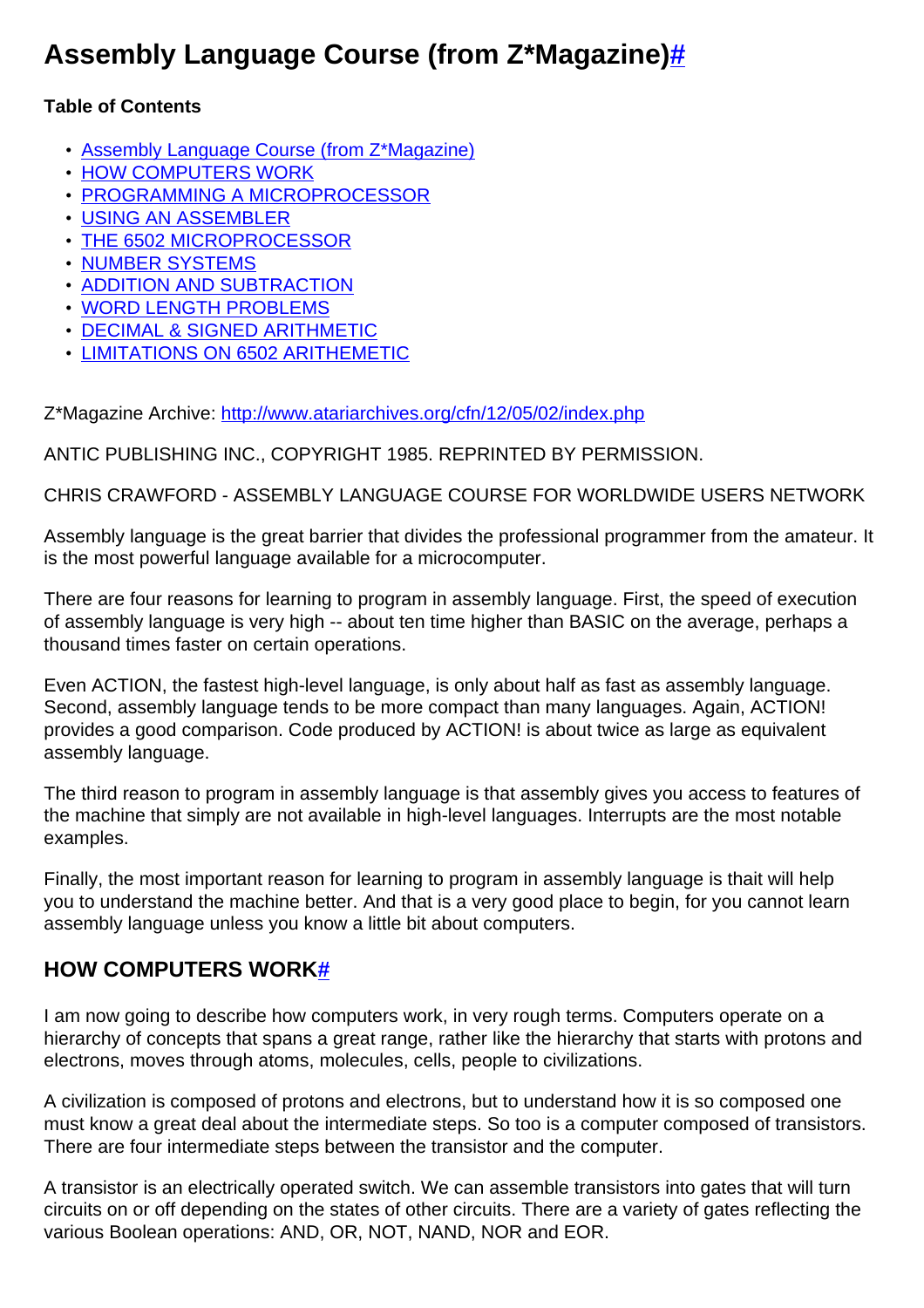Gates can be assembled into latches, decoders, and adders. A latch is the simplest memory element: it remembers one bit of information. A decoder translates a number encoded in binary form on a few wires into a selection of one of many wires. An adder will add two one-bit values, with a carry, and generate a carry of its own.

We can next broaden each of these devices into an eight-bit device by simply slinging the devices side by side. Eight one-bit latches slung side-by-the side give one byte of RAM. Eight adders make an eight-bit adder.

We can thus create a RAM module by building many butes of RAM. We access this RAM module with three buses: a data bus, an address bus, and a control bus. The data bus carries information between the central processing unit and the RAM module.

The address bus is sixteen bits wide; a decoder inhe RAM module. The address bus is sixteen bits wide; a decoder in the RAM module takes the numeric value on the address bus and decodes it to select the single byte of RAM that is indicated by the address. The control bus establishes the direction of the data flow on the data bus and the timing of data transfer.

The central processing unit (CPU) represents the highest intellectual level of the computer. It is composed of four parts: the Arithmetic and Logic Unit (ALU), the registers, the address bus controller, and the instruction decoder. The ALU is composed of adders and gate arrays that crunch numbers. The particular device to use is selected with a decoder.

The registers are simply on-board RAM. The address bus controller is a device that puts the desired RAM address onto the address bus. The real heart of the CPU is the instruction decoder, a very complex decoder that takes the program instructions out of RAM and translates them into action. It does this by feeding the instructions (which are numbers) into decoder circuits that activate the desired gateways in the CPU.

#### **PROGRAMMING A MICROPROCESSOR[#](http://[fd00::119]:8080/wiki/#section-Assembly+Course+from+ZMagazine-PROGRAMMINGAMICROPROCESSOR)**

Machine code is nothing more than a bunch of numbers that mean something to the CPU. It's hard to work with pure numbers, so we use a little code that makes it easier for us to understand the codes that the computer uses. This programmer-friendlier code is called assembly language, It is a direct, one-to- one translation of machine code. Here is an example of the two side by side:

| Machine Code | Assembly Language |  |
|--------------|-------------------|--|
| A9 05        | LDA #FINGERS      |  |
| 133 \$9C     | <b>STA COUNT</b>  |  |

The code on the right may not look very readable, but you must agree, it's far more readable than the code on the left. And they both mean exactlthe same thing.

Unfortunately, the computer cannot read the assembly code, only the machine code. Thefore, we need a translator program that will translate the easier-to-understand code on the right into the impossible-to-understand code on the left. This translator program is called an assembler.

A program that goes in the reverse direction, translating machine code to assembly, is called disassembler. It may seem like a bother to go through all the hassle of using an assembler, but it is actually much easier.

Assembly language is not only more readable than machine code, but it is also assembly-time relocatable; this means you can move it around in RAM freely before you start the assembly process. A good assembler also offers a number of extra features that make it easier to keep track of your program or modify it quickly.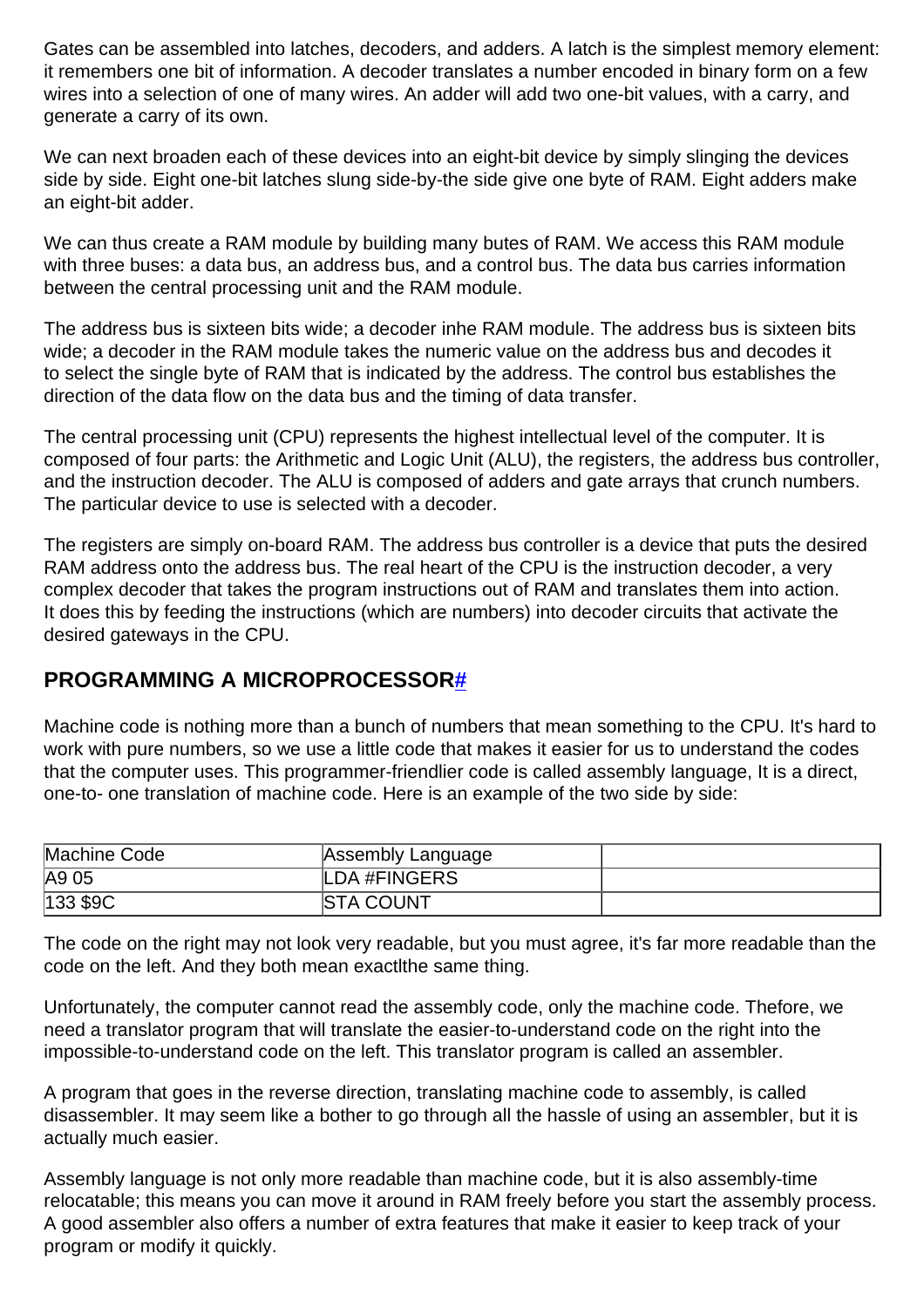#### **USING AN ASSEMBLE[R#](http://[fd00::119]:8080/wiki/#section-Assembly+Course+from+ZMagazine-USINGANASSEMBLER)**

There are three steps involved in writing an assembly language program: editing, assembling, and debugging. Editing is the process of typing in your assembly language statements. Assembling is the invocation of the assembler. Debugging is the process of running your program and analyzing why it doesn't work. Thus, the entire process of writing an assembly-language process can be described by a fictitious BASIC program:

 FOR 1= 1 to 1,000,000,000... EDIT PROGRAM ASSEMBLE PROGRAM DEBUG PROGRAM NEXT 1

#### **THE 6502 MICROPROCESSOR[#](http://[fd00::119]:8080/wiki/#section-Assembly+Course+from+ZMagazine-THE6502MICROPROCESSOR)**

The first item in the 6502 that I will describe is the accumulator. This is a single one-byte register in the 6502. It is the central workbench of the microprocessor; almost everything happens in the accumulator. Your first three instructions on the 6502 are:

LDA address (Load the Accumulator with the contents of address)

This instruction loads the accumulator with the contents of the memory location specified by the value of address. The address can be specified by either an out-right value, such as \$0600, or a symbolic reference, such as FISH, ere the value of FISH has been previously declared by, say, an ORG statement or an equate statement.

LDA #value (Load the Accumulator with value)

This is much like the earlier statment; it loads the accumulator with a number, only the number loaded is specified immediately rather than stored in a memory location. Thus, the command LDA # 9 will put a 9 into the accumulator.

STA address (Store the Accumulator into address)

This command will store the contents of the accumulator into the RAM location whose address is specified in the command. It is just like the first command, except that the direction of data motion is reversed. The LDA command is like a read, which the STA is like a write.

You are now equipped to move data around inside the computer. These commands will allow you to readata from one area of memory and store it into another. LDA and STA are the two most common instructions used in any 6502 program.

Exercise: Write a program that will read the contents of address \$FE00 and store the result into address \$680. Your biggest problem here will be just getting your assembler to work. Therefore, I will give the answer away:

ROMADD ORG \$FE00 RAMADD ORG \$680 ORG \$600 LDA ROMADD STA RAMADD BRK END

That's the program. Try to get it running with your assembler.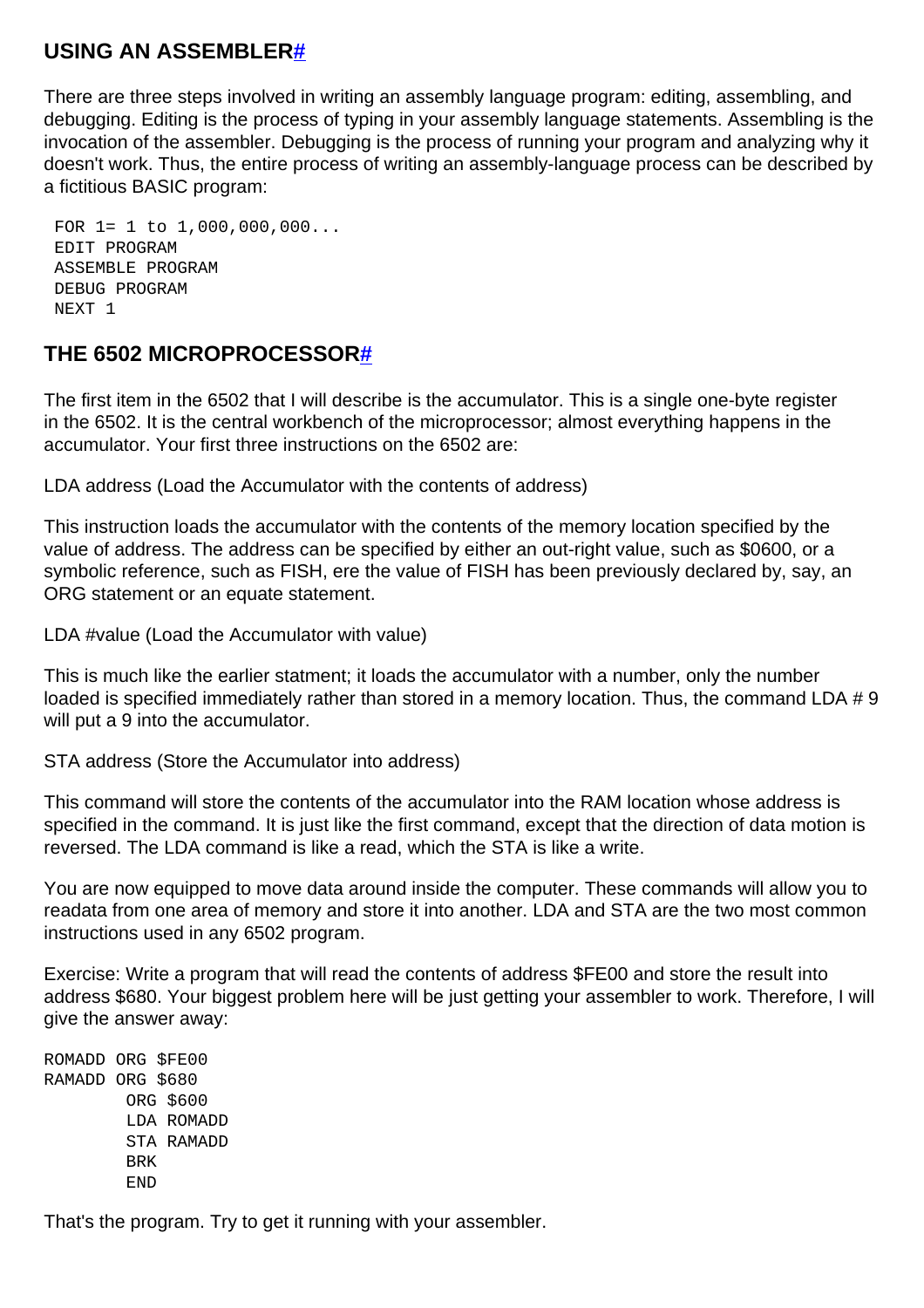#### **NUMBER SYSTEMS[#](http://[fd00::119]:8080/wiki/#section-Assembly+Course+from+ZMagazine-NUMBERSYSTEMS)**

In this lecture I will take up the problem of arithmetic on the 6502. I choose this topic only because it is fairly simple to do on the 6502. There are a couple of nerve-jangling problems associated with 6502 arithmetic, but I will breeze over those in a very cavalier fashion.

Before we can do arithmetic, though, you must know a little bit about number systems. There are three that you must know: decimal, binary, and hexadecimal.

Decimal is the standard numbeat you have used since grade school. You count 0, 1, 2, 3, 4, 5, 6, 7, 8, 9, and then you reach 0 again, so you put down a 1 in the tens place and resume counting from 0.

Binary works the same way, except that there are only two digits, not ten. The two digits are 0 and 1. You count 0, then 1, then you reach 0 again, so you put down a 1 in the twos place and resume counting from 0. Thus, counting from 0 to ten in binary like this:

| *Decimal*      | $\sqrt{\mathsf{FBinary}^*}$ |
|----------------|-----------------------------|
| IO             |                             |
|                |                             |
| 12             | 10                          |
| 13             | 11                          |
| 14             | 100                         |
| $\overline{5}$ | $\overline{101}$            |
| $\overline{6}$ | $\overline{110}$            |
| 17             | 111                         |
| 8              | 1000                        |
| 9              | 1001                        |
| 10             | 1010                        |

In binary, instead of having ones, tens, and hundreds places, we have ones, twos, fours and eights places. It takes a lot more digits to express a number in binary, but then again, we have only the two numberals 0 and 1 to work with, so what does one expect?

The hexadecimal number system is a base-16 system. In this system, you count from 0 to 16 like so 0,1,2,3,4,5,6,7,8,9,A,B,C,D,E ,F,10. The 10 in hexadecimal really means 16 in decimal. So 10 is 16, right? Black is white, truth is likes....stay with assembly language long enough and you'll believe anything.

Actually, it's easy to avoid confusion. We use little prefixes to tell you and the computer whether a number is expressed in decimal, binary, or hexadecimal. No prefix means decimal. A \$ prefix means hexadecimal; a % means binary. Thus %10 means 2 while \$10 means 16, but 10 means just plain old 10. Hexadecimal is not hard to learn at all; if you go into any store you will see that they use hexadecimal on all their signs.

## **ADDITION AND SUBTRACTION[#](http://[fd00::119]:8080/wiki/#section-Assembly+Course+from+ZMagazine-ADDITIONANDSUBTRACTION)**

Addition with the 6502 is very simple; it uses the ADC instruction. This instruction means "Add with Carry"; I'll get to the Carry part in just a moment.For now,let me explain the instruction. The ADC instruction has an operand, normally a location in memory. When the instruction is executed, it takes the contents of that memory location and adds that value to the value in the accumulator.

It leaves the sum of the two numbers in the accumulator. This of course destorys the old value in the acucmulator. You can use the immediate mode of addressing with the ADC instruction, in which case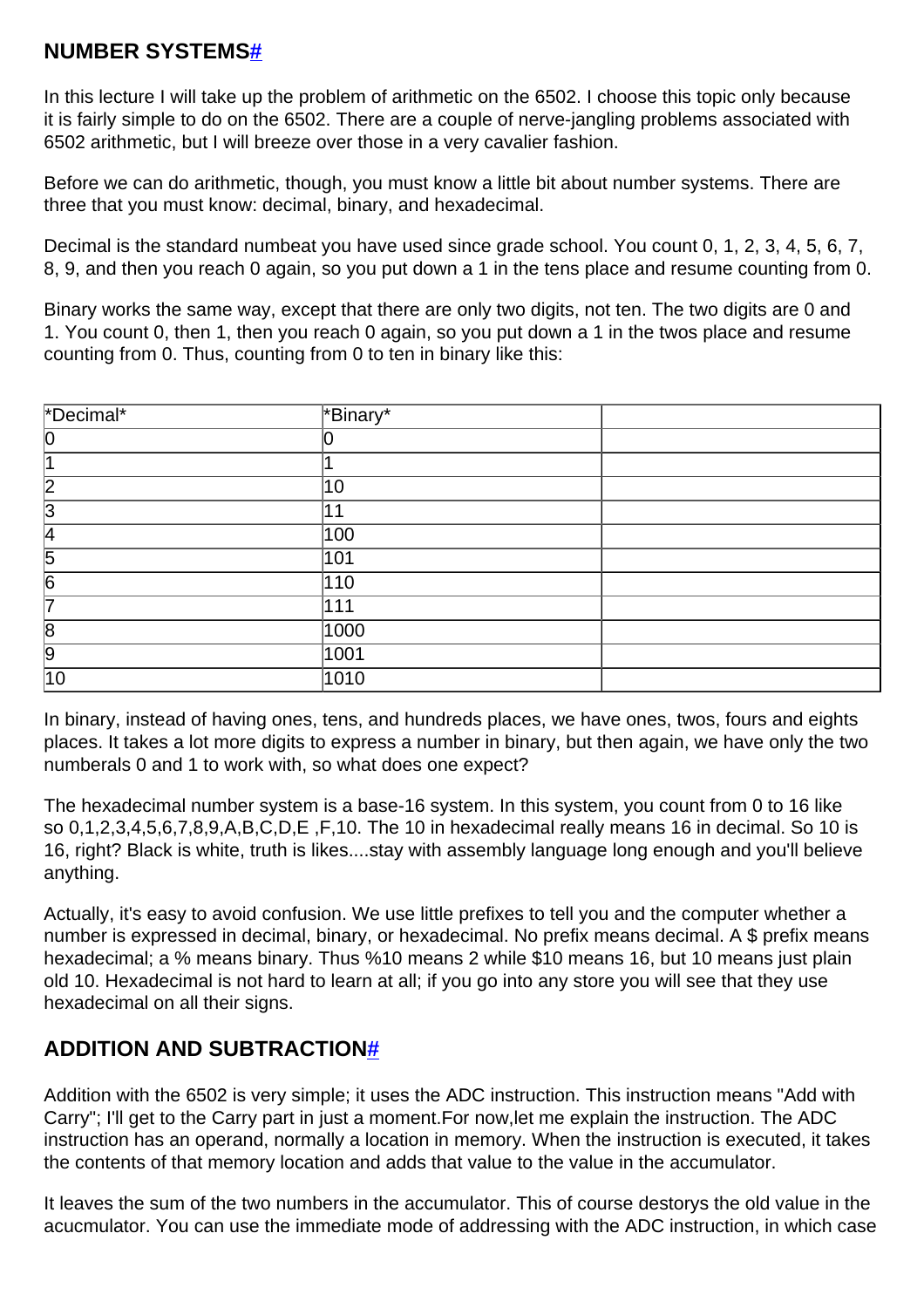it adds the value itself. Thus, "ADC # 9" will add a 9 to the contents of the accumulator, while "ADC FISH" will add the contents of address FISH to the accumulator.

Subtraction is just like addition. The instruction to use is SBC, which means "Subtract Borrowing Carry". Again, I'll tell you about the Carry part in a moment. This instruction subtracts the operand from the contents of the accumulator, leaving the result in the accumulator, It also can be done in either immediate mode (e.g. SBC#5) or absolute mode (e.g., SBC GOAT).

### **WORD LENGTH PROBLEMS[#](http://[fd00::119]:8080/wiki/#section-Assembly+Course+from+ZMagazine-WORDLENGTHPROBLEMS)**

If that were all there were to arithmetic with the 6502, programmers would be paid a lot less. The first killer problem is that the 6502 uses 8-bit words; that is, the numbers that the 6502 stores and works with are only 8 bits wide. This means that the biggest number the 6502 can comprehend is 255. Uh-oh! What happens if you want to have a checkbook balancing program and you have more than \$255? What happens if you get more than 255 points in your "Decapitate the Orphans" game? In fact, what happens if you just ignore the limit and add, say, 10 to 250?

Well, believe it or not, the 6502 will give you an answer of 4. Why? The number system that the 6502 uses is like a wheel, with 0 at the top, counting clockwise 1,2,3,... all the way up to 255, which lies right next to the 0. If you go up from 255 you just wrap around past the 0 and start all over. Similarly if you subtract 2 from 0, you'll get 254.

The solution to all this is provided by the Carry bit, discussion of which I've been putting off unitl now. The Carry bit is a flag that the 6502 uses to remember when it has done arithmetic that carried it over the boundary between 0 and 255. By using it properly, you can solve your arithmetic problems.

The first trick to using the Carry bit is to use multi-byte words. This means that, instead of using a single byte to store a number, you use several. For example, if you use two bytes to remember a number, you can store a number as large as 65,535. three bytes lets you to to 16,777,215. Four bytes lets you go to 4,294, 967,295. big enough for you?

To use multi-byte arithmetic, you set up a series of additions of subtractions. Suppose, for example, that you want to add two two-byte words. The program fragment to do this would look like this:

| T DA | LOFISH |
|------|--------|
| CLC  |        |
| ADC  | LOGOAT |
| STA  | LOANSR |
| LDA  | HIFISH |
| ADC  | HIGOAT |
| STA  | HIANSR |

This little fragment of code assumes that the first two-byte value is called (LOGOAT, HIGOAT), and that the , HIANSR). The new instruction, CLC, stands for "Clear Carry" and it means that the Carry bit should be set to 0. It should always be used with all additions except chained additions like this one.

The code does the following: first it adds the two low values. If the addition resulted in a wrap-around (result greater than 255), then the Carry bit was set; otherwise, it was cleared. Then it performed the second addition, adding in the value of the Carry bit (That's why we call it "Add with Carry"). Thus, if a wrap- around occurred, an additional one was added into the high sum. This system insures that multi-byte addition works properly.

For subtraction, you use the SEC instruction ("Set Carry"). Otherwise, you handle subtraction the same way that you handle addition. In both addition and subraction, though, the low bytes must be handled first, then the higher bytes in the proper order (lower to higher).